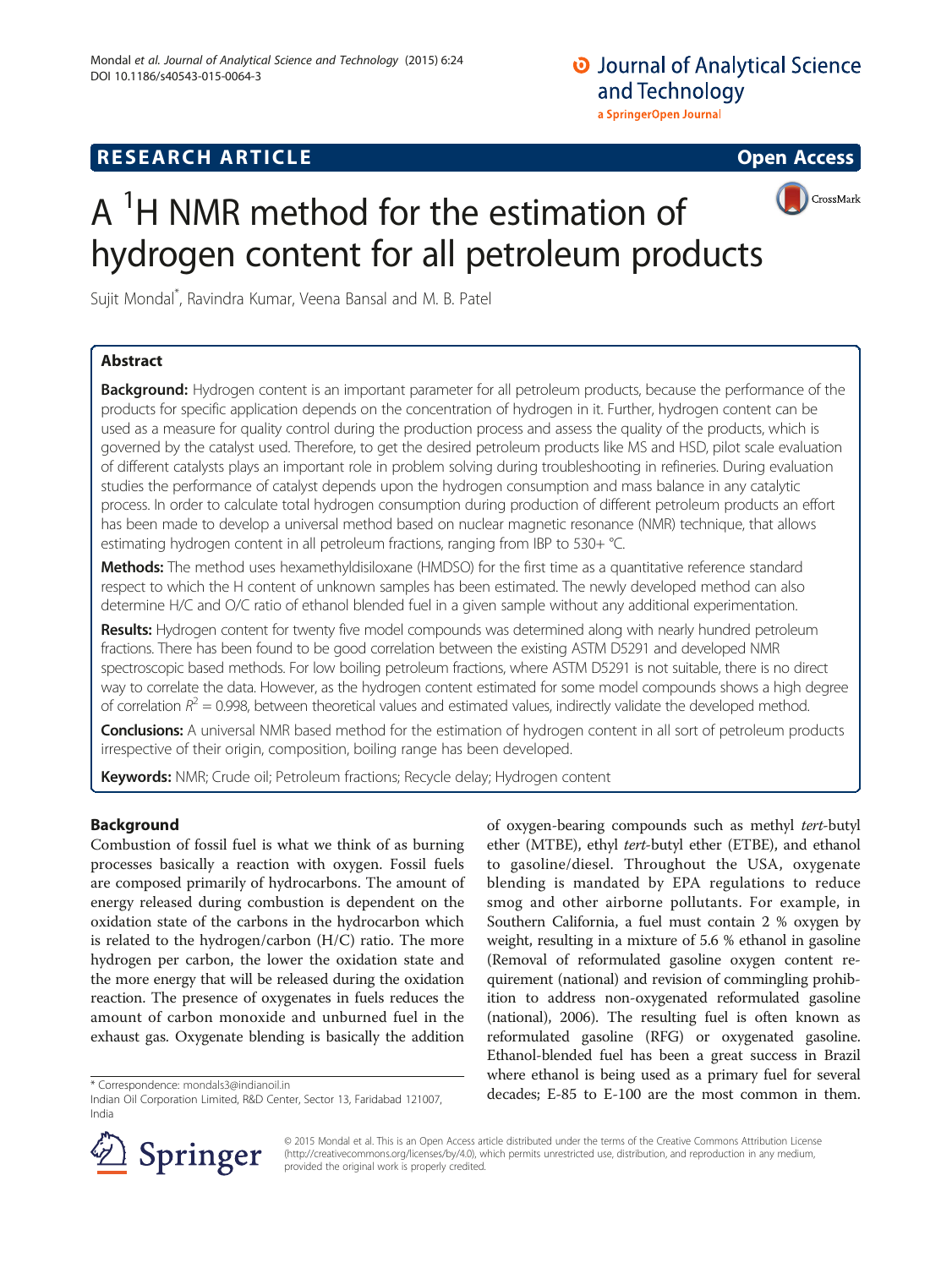Several countries in the European Union also use ethanolblended gasoline due to environmental consideration. In India, the government has mandated up to 5 % ethanol for metro cities, recently for all over the country, and has a plan to extend it up to 10 % in the future (Government to take a call on ethanol price soon, [2011](#page-9-0)). Thus, in the case of a blended fuel (oxy-diesel, reformulated gasoline), in addition to the H/C ratio, the O/C ratio would be a parameter of interest (Sarpal et al. [1997\)](#page-9-0).

The pilot plants of refining technology division at the Research and Development Center of Indian Oil Corporation play an important role in troubleshooting problems in refineries. Pilot plant research is also essential in evaluating catalysts produced by IOC as well as from various vendors prior to the purchase. The quality of the research depends on accurate calculations of mass balance and hydrogen consumption during catalytic processes. Additionally, optimizing the feed severity for the existing process units, e.g., hydrocracker, FCC units is having great significance for the refineries. Identifying little changes in the catalyst performance can only be made possible with well-supported pilot plant studies. The quality of this support can be improved by enhancing the existing analytical methodologies. Even a small difference in the catalyst performance can substantially affect the bottom line of a refinery. The development of a universal nuclear magnetic resonance (NMR) technique which will allow us to calculate H/C (hydrogen content) ratio as well as O/C (oxygen content) ratio for all petroleum fractions, ranging from initial boiling point (IBP) to vacuum residue (VR), and in blended fuels is an effort in this direction.

NMR spectroscopic technique has long been used for both qualitative (Gillet et al. [1980](#page-9-0); Kvalheim et al. [1985](#page-9-0)) and quantitative (Srivastava [1982](#page-9-0); Allen [1985;](#page-9-0) Abu-Dagga and Ruegger [1988;](#page-9-0) Smirnov et al. [1992;](#page-9-0) Sarpal et al. [1998](#page-9-0); Bansal et al. [1998;](#page-9-0) Bansal et al. [2007](#page-9-0); Bansal et al. [2014](#page-9-0); Mirotchnik et al. [2001](#page-9-0); Young and Galya [1984](#page-9-0); Poveda and Molina [2012](#page-9-0)) studies of petroleum products. The main focus of these studies revolve around understanding the qualitative composition and to quantify average structural parameters such as aromatic and aliphatic content, average chain length for aliphatic moieties, and average number of substituents on the aromatic ring. A relatively few number of studies (ASTM D-4808 [1992;](#page-9-0) ASTM D-3701 [1992](#page-9-0); ASTM D-7171 [2011;](#page-9-0) Gautier and Quignard [1995;](#page-9-0) Kennedy et al. [1998](#page-9-0)) have appeared on the determination of carbon and hydrogen contents in crude oil and petroleum fractions using NMR technique. The traditional combustion method ASTM D5291 (ASTM D-5291 [1996](#page-9-0)) has its own limitations for low boiling fractions and affords 0.4 % repeatability and 0.8 % reproducibility for a medium hydrogen content of 10 %. The ASTM methods D4808 (ASTM D-4808 [1992\)](#page-9-0) and D3701 (ASTM D-3701 [1992](#page-9-0)) make use of a low-resolution continuous-wave NMR

spectrometer and also use dodecane  $(C_{12})$  as an external standard for quantitative determination of hydrogen. The ASTM method D7171 (ASTM D-7171 [2011](#page-9-0)) covers the determination of the hydrogen content of middle distillate petroleum products using a low-resolution pulsed NMR spectrometer. These methods are restricted to a lowresolution NMR equipment that involves large quantities of samples  $(\sim 20 \text{ g})$ , standard, and large volumes of organic solvents such as tetrachloroethylene  $(\sim \frac{1}{2}$ ]).

So far, only one report has come out in which Khadim et al. [\(2003\)](#page-9-0) used high-resolution NMR spectroscopy to determine the hydrogen and carbon contents in crude oil and petroleum fractions. In their study, for the first time, a new reference standard, bis(trimethylsilyl)methane (BTMSM), has been used for both proton and carbon-13 NMR to quantify the hydrogen and carbon in petroleum products. BTMSM has two sets of proton coming at  $\delta$ 0.02 ppm (CH<sub>3</sub>) and  $\delta$  –0.27 ppm (CH<sub>2</sub>) with respect to tetramethylsilane (TMS) making the measurement less predictable.

Herein, we report the development of a simple and reliable spectroscopic method for determining hydrogen, carbon, and oxygen contents in a wide range of petroleum products including gasoline, naphtha, kerosene, diesel, vacuum gas oil (VGO), and residua as well as in composite mixture, reformulated gasoline, and oxy-diesel. The study is based on using hexamethyldisiloxane (HMDSO), as an internal reference standard for quantitative calculation of hydrogen content and oxygenates in petroleum brands. The method uses high-resolution NMR spectroscopy and small amount of sample along with 12 to 15 wt% of the aforesaid internal standard. HMDSO is used in liquid bandages to protect damaged skin from irritation from other bodily fluids. It is being studied for making low-k dielectric materials for the semi-conductor industries by plasma-enhanced chemical vapor deposition (PECVD) (Barni et al. [2012](#page-9-0)). HMDSO has recently been used in quantitative tissue oximetry (Kodibagkar et al. [2006](#page-9-0); Kodibagkar et al. [2008\)](#page-9-0). To our knowledge, HMDSO is highly inert and has not previously been employed as an internal standard or frequency reference for quantitative purposes in conventional NMR spectroscopy.

#### Methods

Twenty five model compounds and about 100 oil fractions were analyzed by the 1H NMR method using HMDSO as the reference standard. In some cases, dioxane was also used as reference standard. Most of the samples were also analyzed by ASTM D5291 combustion method and the results were compared. Model compounds were purchased either from Sigma-Aldrich and Merck (New Delhi). Crude oil fractions, naphtha, gasoline, aviation turbine fuel (ATF), diesel, light cycle oil (LCO), clarified oil (CLO), light gas oil (LGO), vacuum gas oil (VGO), vacuum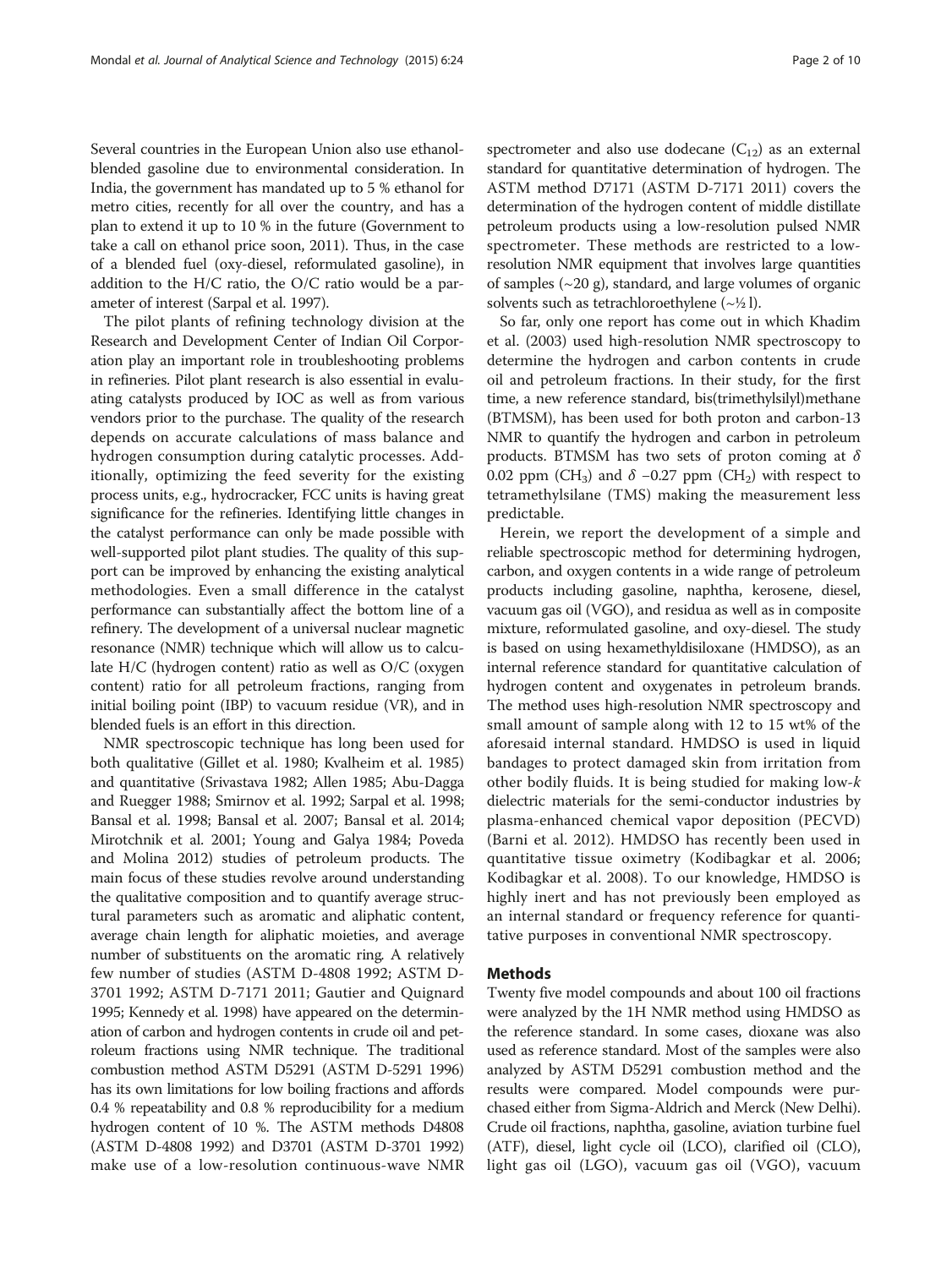residue (VR), and several composite samples were collected from different pilot plants (PP) and refineries of Indian oil.

#### Combustion method

The hydrogen content of all high boiling range (diesel and above) samples were analyzed by a CHNS analyzer Vario EL-III from M/s Elementar, Germany, as per ASTM D5291 method. The samples are weighed in tin or aluminum tray/ capsule. The tray/capsule after folding properly is injected into a high-temperature furnace and combusted in pure oxygen under static conditions.

#### NMR method

All proton NMR spectra were recorded either on a Agilent DD2 NMR spectrometer operating at a proton frequency of 500 MHz, spectral width of 8012.8 Hz (−2.0 to 14.0 ppm),  $90^{\circ}$  pulse = 11.8 μs, relaxation delay = 20 s, and digital resolution of 0.49 Hz/point or on a JEOL ECA-500 spectrometer operating at a proton frequency of 500 MHz and the same specified parameters as above (90° pulse = 10.7 μs). Sixteen repetitions were averaged with 32K data points and 6.24- and 6.38-min experimental time, respectively, for DD2 and ECA machines. All the NMR spectra were integrated after baseline correction, and a mean of minimum three integration values has been taken for each calculation. It has been found that increasing the relaxation delay from 5 to 20 s does significantly influences the integral value and so most of the samples were recorded with 20-s relaxation delay.

#### Measurement of T1 by inversion recovery method

The spin-lattice relaxation times for proton, T1s (H), of HMDSO and T1s (H) for some model compounds and fractions have been measured following weighted linear inversion recovery method using 32 points. Best line fitting was ensured after phase and drift correction along with complete inversion during processing of T1 data in a JEOL ECA-500 spectrometer. The T1 (H) of HMDSO has thus been measured in  $CDCl<sub>3</sub>$  at different concentrations  $\sim 0.14$ ,  $\sim 0.19$ ,  $\sim 0.24$ , and  $\sim 0.25$  M giving rise to corresponding T1s 4.15, 3.70, 3.26, and 3.17 s, respectively, at an ambient temperature  $(\sim 25 \degree C)$  (see Additional file [1](#page-9-0)).

#### Results and discussion

#### Selection of a reference compound

Tetramethylsilane (TMS) has been widely used as an internal frequency reference for both proton and carbon-13 NMR spectroscopy. Dodecane (*n*-C12) is used as an external standard for quantitative determinations of hydrogen by the ASTM methods D4808, D3701, and D7171. Both TMS and dodecane have serious limitations. TMS is highly volatile and not suitable for quantitative purposes. Dodecane cannot be used as an internal reference as its signals would

be masked and overlapped by those arising from the hydrocarbon sample. Dioxane, a better reference standard in terms of boiling point, inertness, and single resonance signal, could be used for quantitative purpose, but overlapping its <sup>1</sup>H NMR signal at  $\delta$  3.66 with the OCH<sub>2</sub> of ethanol or other oxygenates makes it unsuitable for oxygenateblended fuels, viz., reformulated gasoline and oxy-diesel. Bis(trimethylsilyl)methane (BTMSM), used by Khadim et al. for high-resolution NMR spectroscopy to determine the hydrogen and carbon contents in crude oil and petroleum fractions, has two different sets of protons and carbons making the use of BTMSM a little unpredictable for quantitative purpose. Hexamethyldisiloxane (HMDSO) meets all the desirable characteristics to be used as an internal reference for the following reasons:

- HMDSO is chemically inert, and it does not react with the usual NMR solvents or the solutes generally used in petroleum industry.
- The boiling point of HMDSO (101 °C) is suitable for quantitative measurement and handling purpose.
- HMDSO is highly hydrophobic and have strong nuclear magnetic resonance spin lattice relaxation rate, hence provides quantitative hydrogen in NMR (ASTM D-7171 [2011](#page-9-0)). Molecular symmetry provides a single NMR signal.
- The hydrogen and carbon contents of HMDSO are 11.17 and 44.38 %, respectively. An H content of 11.17 % lies almost at the focal point of the H content of hydrocarbons ranging from 6 to 16 % making it suitable for quantification through comparing.

#### Purity of HMDSO

The formula weight of HMDSO,  $C_6H_{18}OSi_2$ , is 162.38, which corresponds to carbon (44.38 wt%), hydrogen (11.17 wt%), oxygen (9.85 wt%), and silicon (34.59 wt%). The purity of HMDSO was checked by proton, C13, and Si29 NMR spectroscopy. In its proton NMR spectrum in CDCl3, HMDSO showed a peak at 0.065 ppm relative to TMS. <sup>13</sup>C NMR spectrum of it also showed a resonance signal at 2.05 ppm. <sup>29</sup>Si NMR showed a signal at 7.03 ppm downfield from <sup>29</sup>Si signal of TMS. No additional signal was observable in the  ${}^{1}H$ ,  ${}^{13}C$ , or  ${}^{29}Si$  NMR spectra. Moreover, the purity of HMDSO was also estimated with respect to ultrapure dioxane. While comparing with dioxane (99.99 %), the HMDSO was found to be pure enough as claimed by the Aldrich chemical company (>99.5 %). The results are summarized in Table [1.](#page-3-0) The percentage of hydrogen in HMDSO as calculated by NMR considering dioxane as pure component and is having 9.15 % hydrogen in it comes out to be 11.18, very close to its theoretical value of 11.17. In the same manner, the hydrogen in dioxane has been calculated as 9.13 %.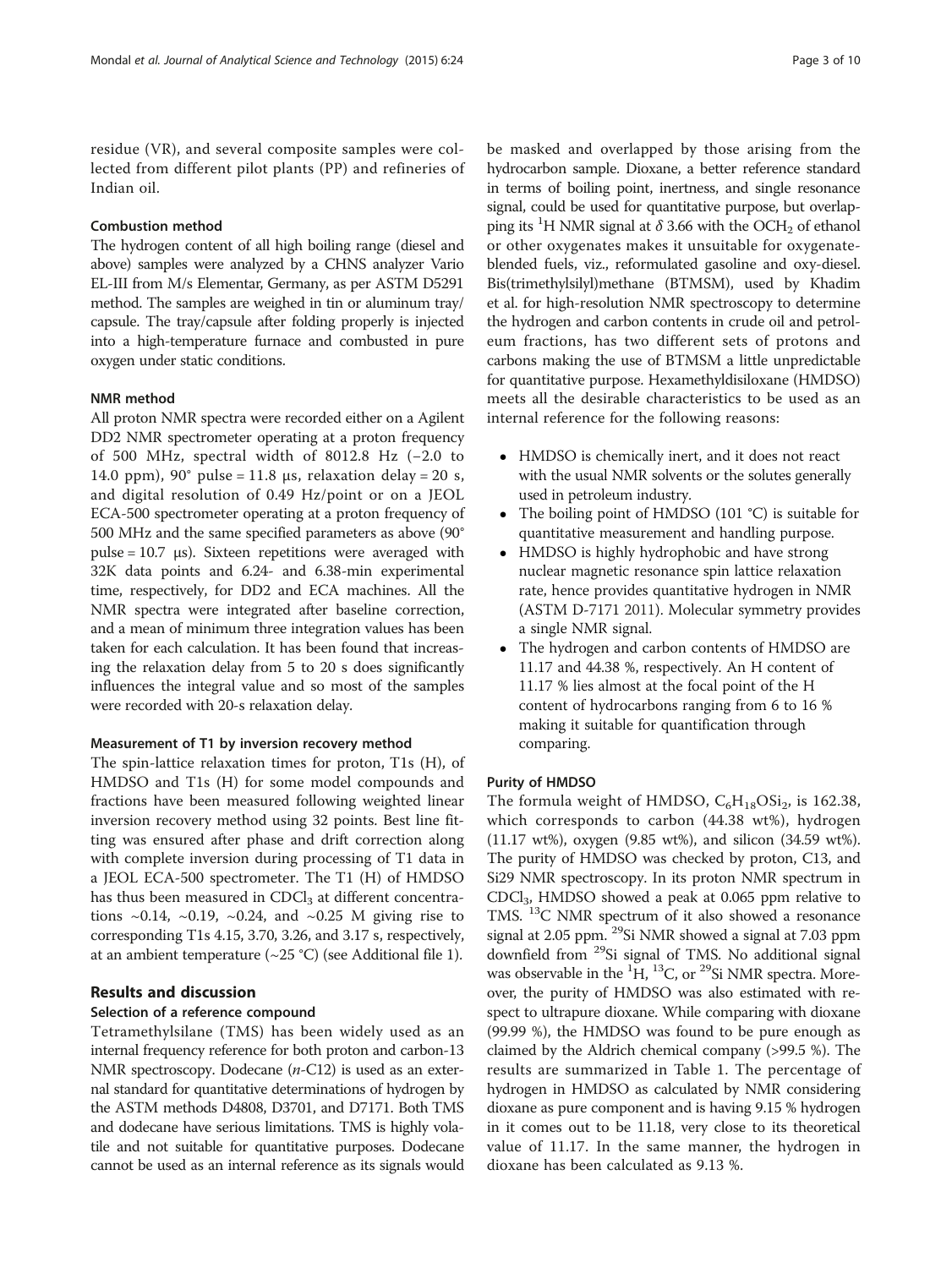| No. of<br>entry | Dioxane (Fluka, 99.99 %)<br>C, 54.53; H, 9.15; O, 36.32 (wt%) |       |      | HMDSO (Aldrich, >99.5 %)<br>C, 44.38; H, 11.17; O, 9.85; Si, 34.59 (wt%) |       |       |
|-----------------|---------------------------------------------------------------|-------|------|--------------------------------------------------------------------------|-------|-------|
|                 |                                                               |       |      |                                                                          |       |       |
|                 | Solution 1                                                    | 12.06 | 1.99 | 9.10                                                                     | 14.85 | 14.92 |
| Solution 2      | 10.18                                                         | 10.20 | 9.15 | 1.39                                                                     | 11.4  | 11.21 |
| Solution 3      | 9.08                                                          | 9.14  | 9.14 | 15.57                                                                    | 15.65 | 11.14 |

<span id="page-3-0"></span>**Table 1** Mutual purity check of HMDSO and dioxane by proton NMR ( $d1 = 20$  s, scan = 32) in CDCl<sub>3</sub>

<sup>a</sup>HMDSO as reference standard

<sup>b</sup>Dioxane as reference standard

#### Effect of recycle delay (d1) on hydrogen content

It has been noticed that the variation of the number of scan (16 to 64) does not have any significant effect on the integral values in the different region of a <sup>1</sup>H NMR spectrum for a fairly concentrated solution and hence on the estimated H content thereof. A rather variation of the relaxation/recycle delay (d1) has dramatic effect on the outcome of H content. Quantitative representation of a NMR active nuclei to the corresponding integral value depends primarily on the spin-lattice (or longitudinal) relaxation time (T1) for that nuclei and the d1 given during data acquisition. Though the T1 (H) of HMDSO diverge a little in a mixture of various samples (model compounds, gasoline, diesel, VGO, naphtha, etc.) depending on the concentration of the sample and HMDSO in the solution, it has always been found varying from 3.0 to 4.4 s at various samples examined (see Additional file [1](#page-9-0)). So to get a representative H content using HMDSO as internal standard, the experiment was run at  $d1 = 20$  s (minimum) and scan  $= 16$ .

#### Survey of model compounds

Hydrogen contents of 25 selected model compounds as determined by proton NMR have been shown in Table [2](#page-4-0). Almost all of the compounds listed in the table show that proton NMR determination gave the hydrogen contents within  $\pm 2$  % of the theoretically calculated value except few compounds which have the T1s (H) much higher than that of HMDSO. These compounds gave excellent result while recorded at a higher d1 (40 or 60 s). The NMR method successfully and accurately determined hydrogen content in molecules containing as low as 1.67 wt% hydrogen and as high as 15.88 wt%. For example, the proton NMR method yielded hydrogen contents of 1.51 wt% for 1,2,4-trichlorobenzene, 2.55 wt% for 1,2-dichlorobenzene, and 3.90 wt% for furfuraldehyde compared to the theoretical values of 1.67, 2.74, and 4.20 wt%, respectively, giving high relative errors. While the spectra were recorded at  $d1 = 40$  or 60 s, these compounds provided excellent result, devoid from any error (entry 1-3, 9, 11). The compounds having lower T1s (H) also require an optimum relaxation delay (20 s) to avoid erroneous H content (entry 17, 22, and 25) pertaining to

the T1 (H) of HMDSO. For example, while recorded with  $d1 = 20$  s, dodecane and 2,2,4-trimethylpentane (isooctane) gave H contents of 15.44 and 16.01 wt% compared to their theoretical values 15.39 and 15.88 wt%, respectively, but gave highly erroneous H content with  $d1 = 5$  s (16.64 and 16.30 wt%) or 10 s (15.77 and 16.08 wt%) (entry 22 and 25) due to incomplete relaxation of the reference compound. Comparable results were also obtained for tetralin [8.94 wt% by NMR vs. theoretical 9.15 wt%], pentacosane [15.0 wt% by NMR vs. theoretical 14.86 wt%], 2,5-dimethyl-2,4-hexadiene [13.15 wt% by NMR vs. theoretical 12.81 wt%], and decane [15.73 wt% by NMR vs. theoretical 15.59 wt%].

#### Crude oil fractions

Around 50 different crude oil samples covering lower middle to high boiling fractions have been subjected to both 1H NMR as well as ASTM-5291 combustion methods to determine the hydrogen content. The results are summarized in Table [3.](#page-5-0) As expected, the lower boiling fractions showed substantial difference in their H content by these two methods. It is noted that for low boiling fractions combustion method provides less hydrogen than the NMR method. As the boiling range increases, the differences in H content by these two methods decrease. A total of 32 crude oil fractions covering light (IBP-95) to higher (250-369) hydrocarbons (entry 1-32) and 18 other fractions (entry 33-50) covering ATF, diesel, to VGO were analyzed for their hydrogen content by the NMR method. All samples were analyzed by the NMR method using both HMDSO and dioxane as internal reference separately. Table [3](#page-5-0) shows that the comparison for estimated percentage of hydrogen content is fairly good between HMDSO and dioxane. Equation 1 has been used for the estimation in all the cases. In the case of dioxane, HMDSO has been replaced by dioxane in Eq. 1:

H (wt%) = 
$$
\frac{I \text{ (Sample)}}{I \text{ (HMDSO)}} \times \frac{W \text{ (HMDSO)}}{W \text{ (Sample)}} \times H \text{ (HMDSO)}
$$
  
=  $\frac{89.02}{10.98} \times \frac{14.65 \text{ mg}}{100.60 \text{ mg}} \times 11.17 \text{ wt\%}$   
= 13.19 (1)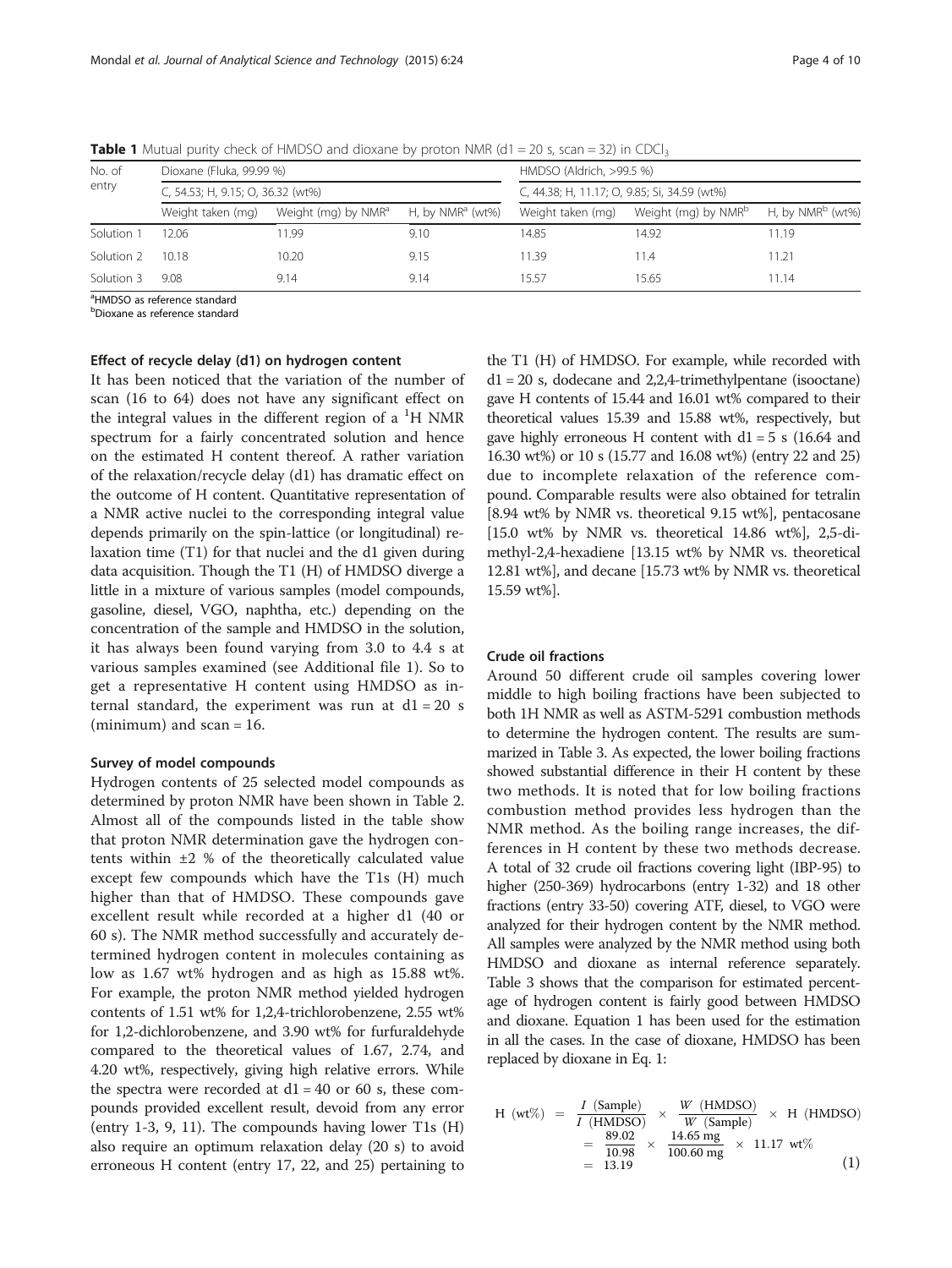No. Name of the compound example and the south of the MH, by NMR<sup>a</sup> %H, theoretical %Rel Err H at d1 = 5 s/10 s/40 s/60 sScan = 16 1 1,2,4-Trichlorobenzene, Spectrochem, 99.5 % 1.51 1.67 −9.58 1.32/1.4/1.66/1.67<sup>b</sup> 2 1,2-Dichlorobenzene, Spectrochem, 99.5 % 2.55 2.74 −10.58 2.24/2.34/2.68/2.77<sup>b</sup> 3 Furfuraldehyde, freshly distilled 3.90 4.20 −7.14 3.42/3.54/4.00/4.20<sup>b</sup> 4 2-Methylnaphthalene, Aldrich, 98 % 6.94 7.09 −2.11 5 Toluene, Merck, 99.8 % 8.70 8.70 0.00 6 4-(Decyloxy)benzoic acid, Aldrich, 98 % 8.91 9.08 −1.98 7 Tetralin, Merck, 98 % 8.94 9.15 −2.30 9.10/8.97/8.95/8.95 8 Dioxane, Fluka, 99.99 % 9.13 9.15 −0.22 9 Ethylbenzene, Aldrich, 99 % 8.84 9.49 −6.85 8.37/8.52/9.16/9.47<sup>b</sup> 10 Mesitylene, Aldrich, >99 % 10.18 10.06 1.19 11 Propylbenzene, Merck, >98 % 10.09 10.06 0.30 9.73/9.97/10.12/10.12<sup>b</sup> 12 2-(2-Ethoxyethoxy)ethanol, 98 % 10.25 10.52 −2.57 13 Octylphenol, Aldrich, 98 % 10.51 10.51 10.75 −2.23 14 Tricyclo[5.2.1.0]decane, Aldrich, 98 % 10.90 11.84 −7.94 15 2,4-Dimethyl-1,3-pentadiene, Aldrich, 98 % 12.46 12.58 −0.95 16 2,5-Dimethyl-2,4-hexadiene, Aldrich, >96 % 13.15 12.81 2.65 17 2-Ethylhexanol, Aldrich, 99 % 13.85 13.93 −0.57 14.60/13.86/13.87/13.88<sup>d</sup> 18 Pentylcyclohexane, Koch-Light Lab Ltd., >99 % 14.55 14.29 1.82 19 2,4,4-Trimethyl-1-pentene, Aldrich, 99 % 14.00 14.37 −2.59 14.30/14.20/14.05/14.07<sup>c</sup> 20 Pentacosane, Aldrich, 99 % 15.00 14.86 0.95 21 Octadecane, Aldrich, 99 % 15.25 15.05 1.33 22 Dodecane, Aldrich, >99 % 15.44 15.39 0.32 16.64/15.77/15.41/15.41d 23 Decane, Aldrich, >99 % 15.73 15.59 0.90 24 Nonane, Aldrich, >99 % 15.89 15.72 1.02

<span id="page-4-0"></span>Table 2 H content in model compounds by proton NMR

All the samples were recorded in CDCl<sub>3</sub> using HMDSO as internal reference, the peak of which is fixed at 0.07 ppm

25 2,2,4-Trimethylpentane, SDH, >99 % 16.01 15.88 0.82 16.30/16.08/16.03/16.03<sup>d</sup>

 $^{a}$ d1 = 20 s, scan = 16

Measured T1 for the compound protons are <sup>b</sup>too high, <sup>c</sup>comparable with HMDSO, and <sup>c</sup>less than that of HMDSO

#### Standard diesel

As a representative example, NMR spectrum of #2 diesel oil standard (AR330, Lot No. 330903) from Alpha Resources, Inc., a certified reference material having hydrogen content of 13.08 % (by ASTM D5291) is shown in Fig. [1](#page-6-0). The hydrogen content of #2 diesel thus calculated by the NMR method following Eq. 1 is 13.19 (entry 36, Table [3](#page-5-0)) and by combustion method in our laboratory is 13.11 wt%. It is interesting to mention that given  $d1 = 40$  s, the NMR method gave the hydrogen content for this diesel 13.10 wt%. As the diesel is free from olefin, there has been no signal between 4 and 6 ppm.

#### Mangala crude

The Mangala crude 1 (entry 33, Table [3\)](#page-5-0) and Mangala crude 2 (entry 27, Table [4\)](#page-7-0) have been subjected to NMR analysis to estimate the hydrogen content in them. Both the samples showed excellent correlation between the hydrogen estimated by the developed NMR method (13.66 and 12.94 wt%, respectively) and the ASTM D5291 combustion method (13.80 and 12.98 wt%, respectively) (see Additional file [1](#page-9-0)).

### Distribution of the H content calculated by NMR and ASTD D5291 combustion methods

The distribution of the H content estimated by NMR and ASTM combustion methods is shown in Fig. [2](#page-7-0). Region A indicates a wide variation in H content while regions B and C show good correlation between both methods. Region B, consisting primarily middle distillates, and region C, consisting higher boiling fractions (CLO, VGO, etc.), behave differently in terms of deviation from ASTM D5291 combustion method. While the NMR-derived H content shows little higher values than ASTM method in the former case, it shows less H content for the latter. Alternatively, samples with less aromatics (light and middle distillates) gave higher hydrogen and samples with more aromatics (heavier cuts) provided less hydrogen content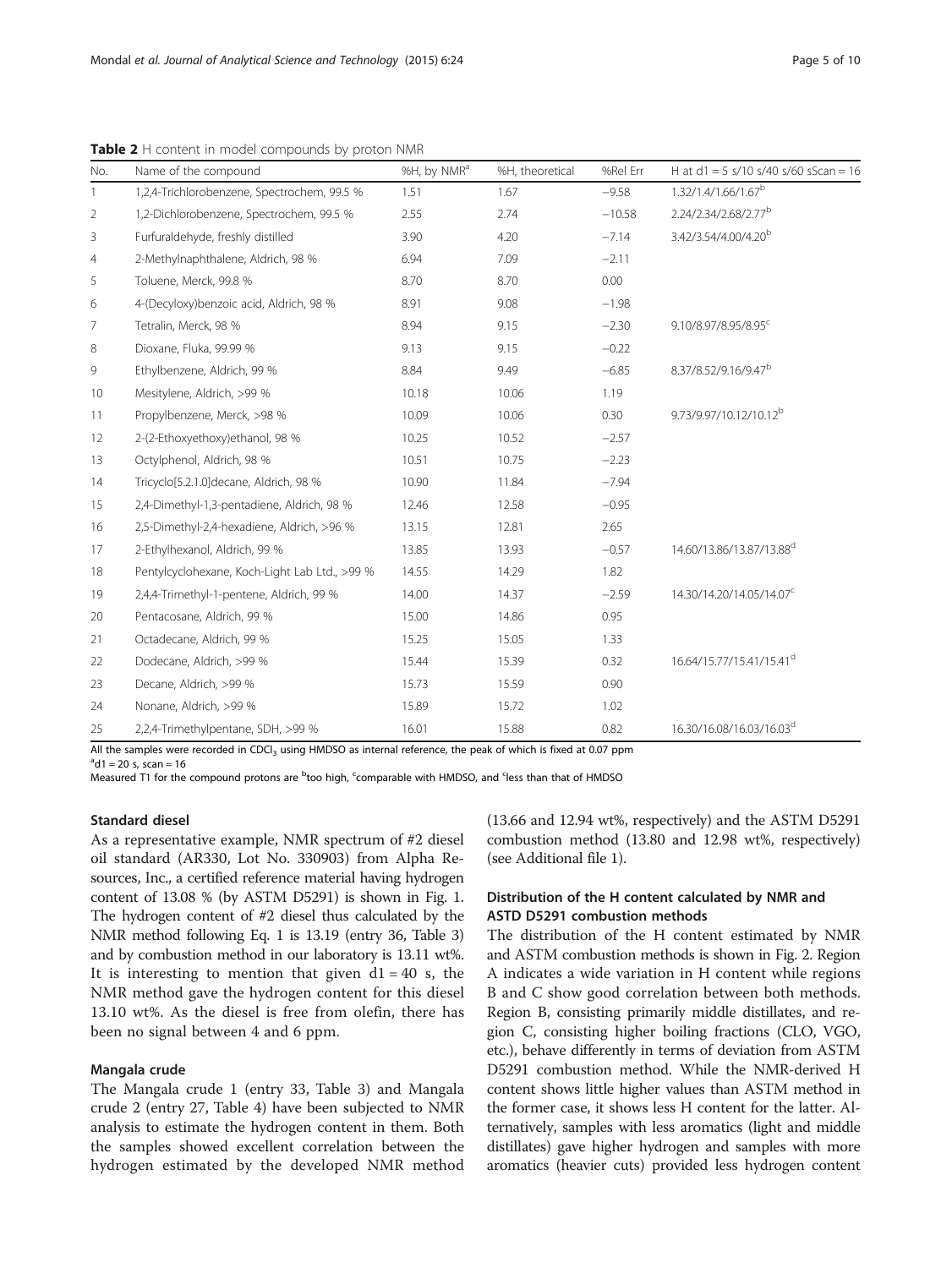| No.            | Sample                                | H, by NMR (HMDSO) <sup>a</sup> | H, by combustion         | Diff (%)                 | H, by NMR (dioxane) <sup>t</sup> |
|----------------|---------------------------------------|--------------------------------|--------------------------|--------------------------|----------------------------------|
| $\mathbf{1}$   | Crude 1 C5-95 <sup>d</sup>            | 14.80                          | $\overline{\phantom{0}}$ | ÷,                       | 14.81                            |
| $\overline{c}$ | Crude 1 95-149 <sup>d</sup>           | 14.63                          | 11.51                    | 27.1                     | 14.67                            |
| 3              | Crude 1 149-250 <sup>d</sup>          | 14.01                          | 13.77                    | 1.8                      | 14.05                            |
| 4              | Crude 1 250-369d                      | 13.41                          | 13.30                    | $0.8\,$                  | 13.44                            |
| 5              | Crude 2 C5-95 <sup>d</sup>            | 14.72                          |                          |                          | 14.73                            |
| 6              | Crude 2 95-149d                       | 14.88                          | 11.43                    | 30.2                     | 14.88                            |
| 7              | Crude 2 149-250 <sup>d</sup>          | 14.21                          | 13.71                    | 3.6                      | 14.02                            |
| 8              | Crude 2 250-369d                      | 13.57                          | 13.41                    | 1.2                      | 13.55                            |
| 9              | Crude 3 C5-95 <sup>d</sup>            | 15.55                          | $\overline{\phantom{0}}$ | -                        | 15.56                            |
| 10             | Crude 3 95-149 <sup>d</sup>           | 14.68                          | 11.49                    | 27.8                     | 14.68                            |
| 11             | Crude 3 149-250d                      | 14.31                          | 13.83                    | 3.5                      | 14.31                            |
| 12             | Crude 3 250-369d                      | 13.53                          | 13.39                    | 1.0                      | 13.55                            |
| 13             | Crude 4 C5-95 <sup>d</sup>            | 15.00                          | $\overline{\phantom{0}}$ | Ξ.                       | 15.21                            |
| 14             | Crude 4 95-149 <sup>d</sup>           | 14.59                          | 11.69                    | 24.8                     | 14.69                            |
| 15             | Crude 4 149-250d                      | 14.27                          | 13.83                    | 3.2                      | $\overline{\phantom{0}}$         |
| 16             | Crude 4 250-369d                      | 13.15                          | 13.22                    | $-0.5$                   | $\qquad \qquad -$                |
| 17             | Crude 5 C5-95 <sup>d</sup>            | 15.09                          |                          |                          | 15.21                            |
| 18             | Crude 5 95-149d                       | 14.54                          | 11.89                    | 22.3                     | 14.59                            |
| 19             | Crude 5 149-250 <sup>d</sup>          | 13.95                          | 13.55                    | 3.00                     | $\overline{\phantom{0}}$         |
| 20             | Crude 5 250-369d                      | 13.16                          | 13.21                    | $-0.3$                   |                                  |
| 21             | Crude 6 C5-95 <sup>d</sup>            | 15.35                          | $\overline{\phantom{0}}$ | $\overline{\phantom{0}}$ | 15.53                            |
| 22             | Crude 6 95-149 <sup>d</sup>           | 14.67                          | 12.05                    | 21.8                     | 14.74                            |
| 23             | Crude 6 149-250d                      | 13.89                          | 13.54                    | 2.6                      |                                  |
| 24             | Crude 6 250-369d                      | 13.17                          | 13.03                    | 1.1                      | $\overline{\phantom{0}}$         |
| 25             | Crude 7 C5-95 <sup>d</sup>            | 15.07                          | $\overline{\phantom{0}}$ | $\overline{\phantom{0}}$ | 15.14                            |
| 26             | Crude 7 95-149 <sup>d</sup>           | 14.72                          | 11.97                    | 23                       | 14.96                            |
| 27             | Crude 7 149-250d                      | 14.45                          | 13.87                    | 4.2                      | $\bar{ }$                        |
| 28             | Crude 7 250-369d                      | 13.07                          | 13.11                    | $-0.3$                   |                                  |
| 29             | Crude 8 C5-95 <sup>d</sup>            | 15.85                          | -                        |                          | 15.88                            |
| 30             | Crude 8 95-149d                       | 15.38                          | 11.51                    | 33.6                     | 15.38                            |
| 31             | Crude 8 149-250 <sup>d</sup>          | 14.82                          | 13.92                    | 6.5                      | $\overline{\phantom{0}}$         |
| 32             | Crude 8 250-369d                      | 13.55                          | 13.47                    | 0.6                      | $\overline{\phantom{a}}$         |
| 33             | Mangala crude 1 <sup>d</sup>          | 13.65                          | 13.80                    | $-1.1$                   | 13.71                            |
| 34             | (Gasoline range) <sup>e</sup>         | 13.45                          | 11.91                    | 12.5                     | 13.43                            |
| 35             | (Gasoline range) <sup>e</sup>         | 13.37                          | 11.93                    | 11.8                     | 13.41                            |
| 36             | Diesel Std                            | 13.19/13.10 <sup>c</sup>       | 13.11                    | 0.6                      | 13.19                            |
| 37             | HR OHCU mixed feed <sup>f</sup>       | 12.45                          | 11.78                    | 5.7                      | 12.32                            |
| 38             | HR OHCU test feed <sup>f</sup>        | 12.42                          | 11.99                    | 3.6                      | 12.56                            |
| 39             | MRU2 Pdt VGO <sup>e</sup>             | 12.13                          | 11.99                    | 1.2                      | 12.13                            |
| 40             | PR OHCU test feed <sup>f</sup>        | 12.07                          | 11.63                    | 3.8                      | 11.86                            |
| 41             | MRU2 feed VGO <sup>e</sup>            | 11.52                          | 11.69                    | $-1.5$                   | 11.49                            |
| 42             | VGO HT <sup>f</sup>                   | 11.07                          | 11.82                    | $-6.3$                   | 11.09                            |
| 43             | HR OHCU furfural extract <sup>f</sup> | 10.79                          | 10.67                    | 1.1                      | 10.71                            |
| 44             | MRU10 LCO feed <sup>e</sup>           | 9.70                           | 9.98                     | $-2.8$                   | 9.70                             |

<span id="page-5-0"></span>**Table 3** H in petroleum fractions by 1H NMR ( $d1 = 20$  s, scan = 16) and ASTM D5291 methods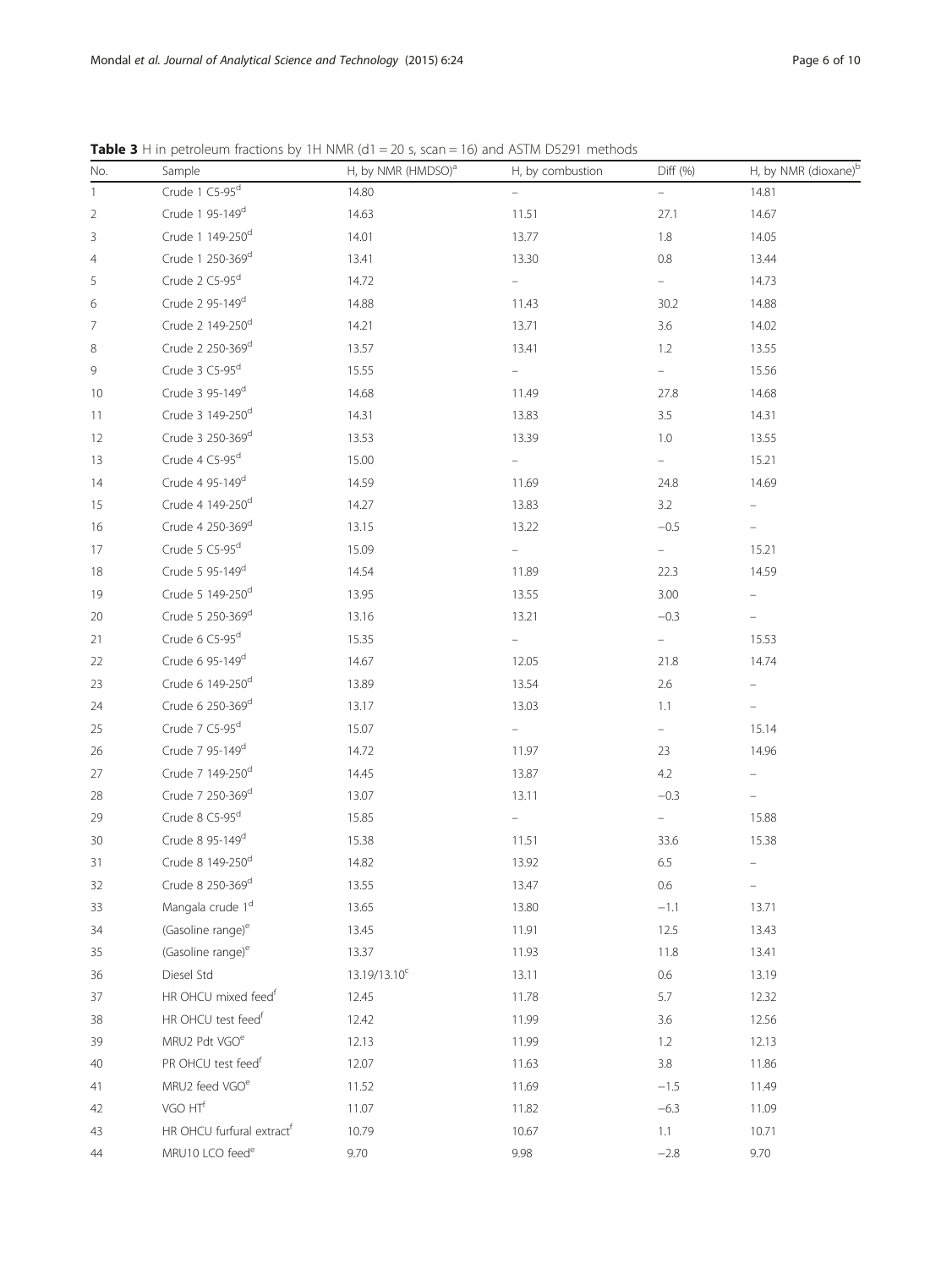| 45 | ATF biojet-1 <sup>e</sup>           | 14.57 | 12.21 | 19.3   | 14.57 |
|----|-------------------------------------|-------|-------|--------|-------|
| 46 | ATF biojet blend (UOP) <sup>e</sup> | 14.95 | 12.33 | 21.1   | 14.96 |
| 47 | ATF biojet blend (Jat) <sup>e</sup> | 14.63 | 12.35 | 18.5   | 14.63 |
| 48 | Kerosine Std                        | 14.83 | 12.55 | 18.2   | 14.98 |
| 49 | Std HSD-PQM                         | 14.26 | 13.79 | 3.4    | 14.24 |
| 50 | High diesel feed <sup>e</sup>       | 12.80 | 12.87 | $-0.5$ | 12.81 |

<span id="page-6-0"></span>**Table 3** H in petroleum fractions by 1H NMR ( $d1 = 20$  s, scan = 16) and ASTM D5291 methods (Continued)

Samples were recorded in neat CDCl<sub>3</sub> using <sup>a</sup>HMDSO and <sup>b</sup>dioxane as internal reference<br><sup>S41</sup> = 40 s

 $^{\circ}$ d1 = 40 s

<sup>d</sup>Crude oil

e Pilot plant (PP)

f Refinery

by the NMR method. Careful analysis of Fig. [2](#page-7-0) in combination with Tables [3](#page-5-0) and [4](#page-7-0) clearly indicates that low boiling fractions or composites having low boiling range products gave greater variation in H content by NMR and ASTM 5291 methods.

## Repeatability and reproducibility in H content for crude oil samples

The accuracy of the NMR method is heavily dependent on the accuracy of the weight taken for reference compound as well as for the sample chosen. The H content for some of the crude oil fractions and few model compounds have been estimated three times with variable amount of HMDSO and samples under the same experimental condition. Table [5](#page-8-0) shows that in the case of C5-95 samples variations in the repetitions are much greater (RSD = 0.254) than those of  $149-250$  samples  $(RSD = 0.089)$ . Octadecane and some other model compounds show excellent repetition (RSD of  $\sim$ 0.033).

The reproducibility of the developed proton NMR method has been established and found to be satisfactory when some of the samples were recorded by two different operators following the same experimental conditions, sometimes in two different spectrometers as well.

#### Variation in H content with integration

The NMR method is sensitive to the values of integration taken for the different region of the spectrum. Though the mean of the three integration values was taken for each spectrum, to determine the relative standard deviation of different integral values, several (8) integrations have been taken after baseline and drift correction for few model compounds as well as for some fractions. RSD in integration values found for model compounds is 0.025 and for fractions is 0.139.

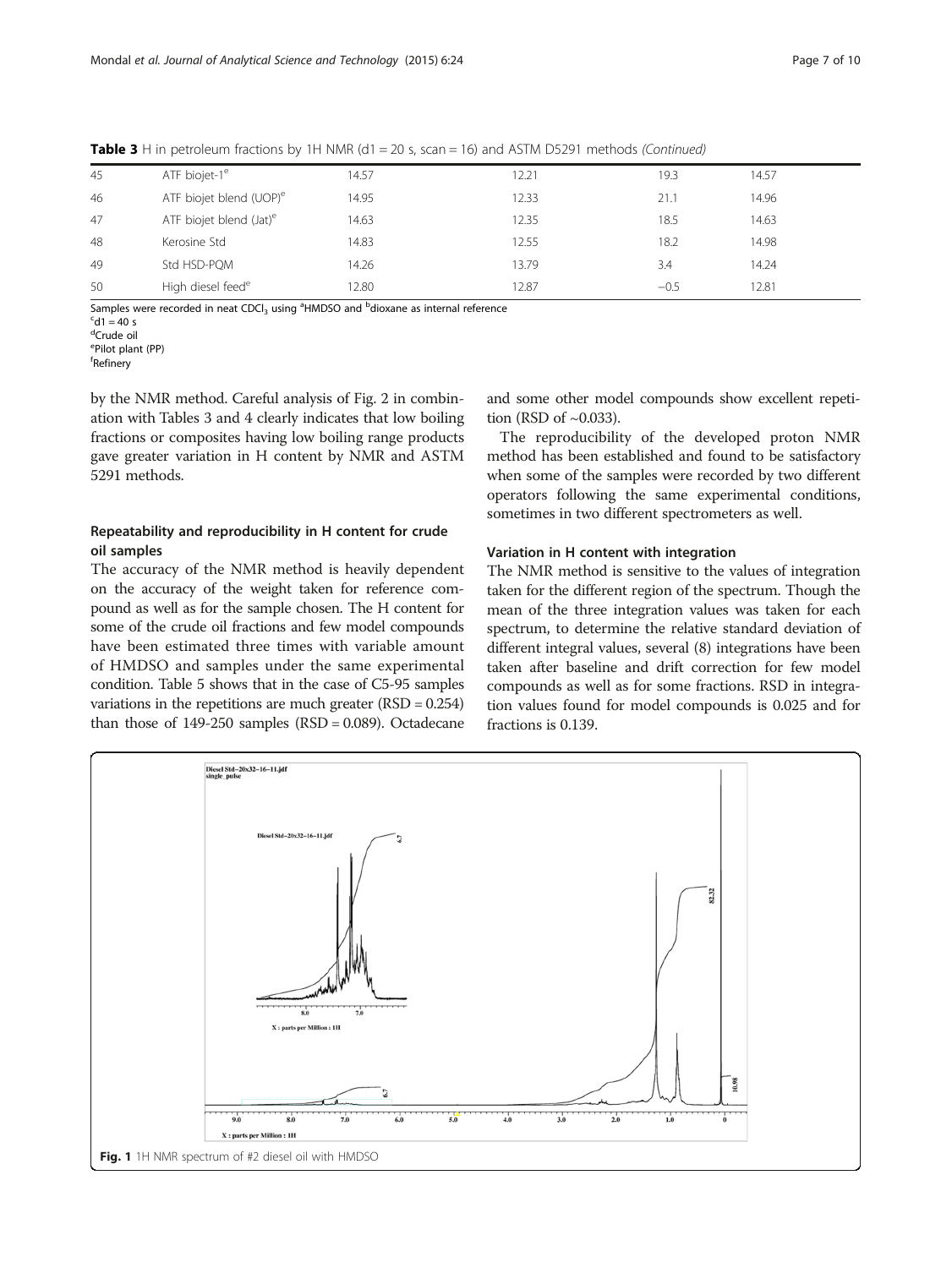| No.            | Sample <sup>a</sup> name          | H, by NMR | H, by combustion | Diff (%) |
|----------------|-----------------------------------|-----------|------------------|----------|
| $\mathbf{1}$   | Feed crude 9                      | 10.83     | 11.13            | $-2.7$   |
| 6              | Feed crude 9 (after 2 months)     | 10.54     | 11.03            | $-4.4$   |
| $\overline{2}$ | Pdt at rxn 380 °C (from crude 9)  | 12.24     | 11.51            | 6.3      |
| 3              | Pdt at rxn 400 °C (from crude 9)  | 12.87     | 11.97            | 7.2      |
| $\overline{4}$ | Pdt at rxn 420 ℃ (from crude 9)   | 13.08     | 11.91            | 9.8      |
| 5              | Feed crude 10                     | 11.88     | 11.57            | 2.7      |
| 7              | Pdt at rxn 380 °C (from crude 10) | 12.22     | 11.59            | 5.4      |
| 8              | Pdt at rxn 400 °C (from crude 10) | 12.40     | 11.96            | 3.7      |
| 9              | Feed crude 11                     | 11.50     | 11.55            | $-0.4$   |
| 10             | Pdt at rxn 400 ℃ (from crude 11)  | 12.95     | 11.88            | 9.0      |
| 11             | Pdt cut IBP-70 °C (1)             | 15.95     |                  |          |
| 12             | Pdt cut IBP-70 °C (2)             | 15.84     |                  |          |
| 13             | Cut C5-140 (1)                    | 15.10     |                  |          |
| 14             | Cut C5-140 (2)                    | 14.51     |                  |          |
| 15             | Base case Pdt                     | 14.20     | 14.41            | $-1.5$   |
| 16             | Diesel case Pdt                   | 14.10     | 13.89            | 1.5      |
| 17             | Pdt cut 70-200 °C (1)             | 13.74     | 12.21            | 12.5     |
| 18             | Pdt cut 140-330 °C                | 13.36     | 12.93            | 3.3      |
| 19             | Pdt cut 70-200 °C (2)             | 13.34     | 12.08            | 10.4     |
| 20             | Pdt cut 330-400 °C                | 12.54     | 13.01            | $-3.4$   |
| 21             | Pdt cut 200+ °C                   | 12.52     | 12.31            | 1.7      |
| 22             | Exit Pdt                          | 12.26     | 11.15            | 10.0     |
| 23             | Pdt cut 400-480 °C                | 11.36     | 11.45            | $-0.8$   |
| 24             | Pdt cut 480+ °C                   | 10.14     | 10.24            | $-1.0$   |
| 25             | VGO feed + 10 %LGO                | 11.43     | 11.86            | $-3.6$   |
| 26             | Pdt at MRU                        | 10.36     | 10.58            | $-2.1$   |
| 27             | Mangala crude 2                   | 12.94     | 12.98            | $-0.3$   |

<span id="page-7-0"></span>Table 4 Composite samples: new NMR method vs combustion method

<sup>a</sup>Samples are not conventional boiling fractions, either a mixture of several boiling range products or direct product from MRU/MFU/PP

![](_page_7_Figure_5.jpeg)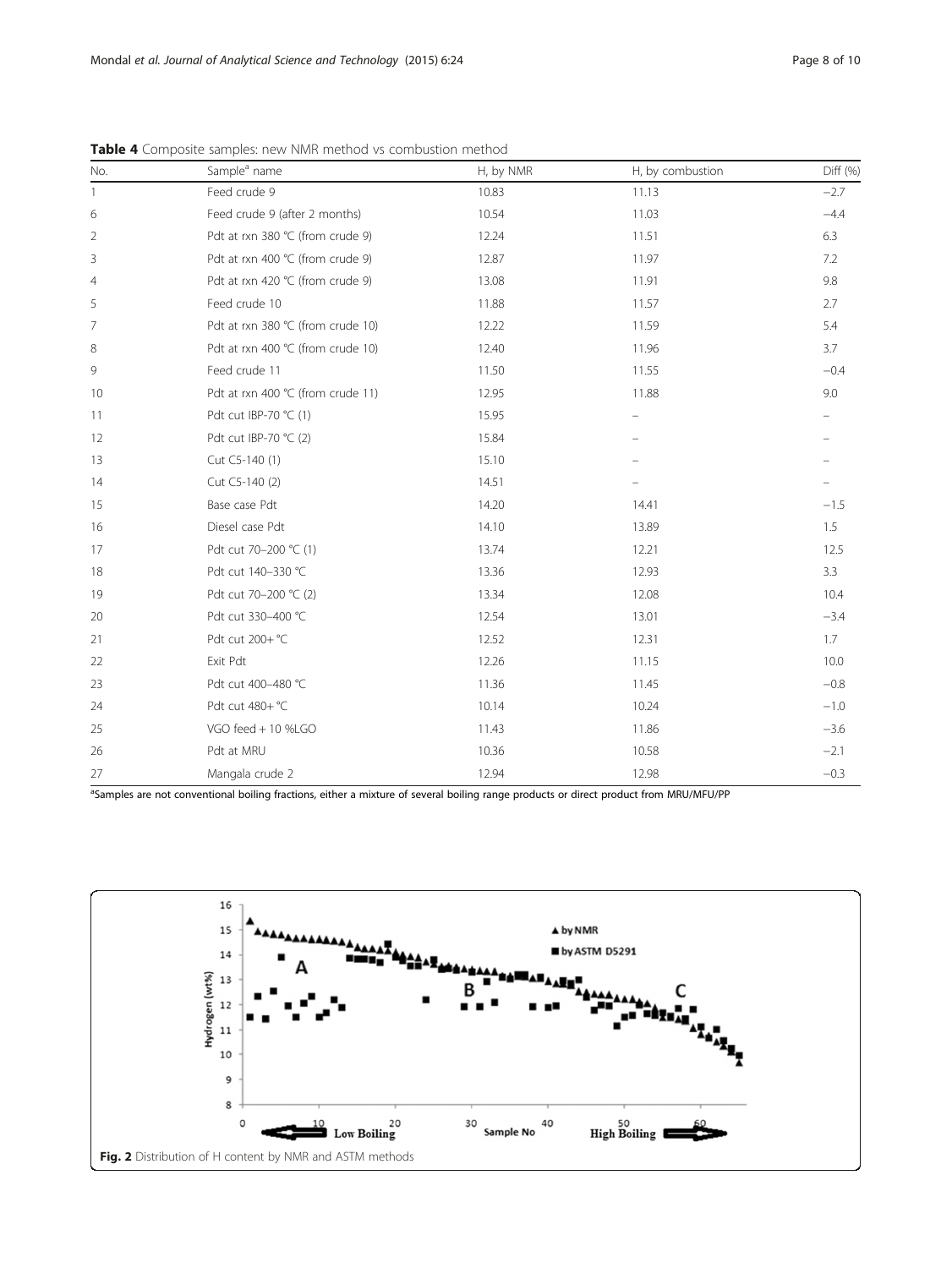hydrogenation of aromatics, saturation of olefins, etc. In conventional hydrocracking and hydrotreating processes, the hydrogenation of aromatic compounds play a crucial role. As heavy residual compounds are normally aromatic in nature, therefore, the complete or partial saturation of these compounds, by hydrogen addition, is an important step in their cracking into smaller, more valuable compounds. In order to achieve good hydrogenation efficiency, reactions need to take place at a favorable lower temperature range for which expensive noble metal catalysts are usually used. Products of hydrotreating expected to have more hydrogen than the feed. Moreover, products collected from micro reactor units (MRU) of PP operating at different temperatures should have different H contents. Conventionally, the products collected from MRU operating at a higher temperature gives product with a higher H content. Here, we present, in Table [4](#page-7-0), a case of differential hydrogen content of the products at different temperatures by NMR method and the corresponding hydrogen content calculated by ASTM D5291 combustion method (entry 1-10).

The hydrogen content of several other composite cut samples have also been estimated by NMR method, and the results are compared with conventional ASTM D5291 method (entry 11-27). It can be concluded from Table [4](#page-7-0) that some of these composite samples gave hydrogen contents which varied ±5 % while estimated by NMR and combustion methods. In few cases, the variation is large. Given the fact that the products are a mixture of different boiling range fractions, the variation is reasonable.

## Estimation of ethanol and H/C and O/C ratio for ethanolblended gasoline and oxy-diesel

For reformulated gasoline and oxy-diesel, the percentage of ethanol and thus the H/C and O/C ratio could easily be determined by the described method without any additional experimentation (see Additional file [1](#page-9-0)).

### Experimental

The experimental details are discussed in Additional file [1.](#page-9-0)

### Conclusions

A simple and highly reliable spectroscopic method has been developed for the estimation of hydrogen content in all petroleum products irrespective of their origin, composition,

<span id="page-8-0"></span>Table 5 Repeatability in 1H NMR method

| Sample name     | No. of Exp     | H content (wt%) |
|-----------------|----------------|-----------------|
| Crude 1 C5-95   | 1              | 14.8            |
|                 | $\overline{2}$ | 15.18           |
|                 | 3              | 14.88           |
| Crude 2 C5-95   | $\mathbf{1}$   | 14.72           |
|                 | $\overline{2}$ | 15.28           |
|                 | 3              | 14.89           |
| Crude 3 C5-95   | $\mathbf{1}$   | 15.55           |
|                 | $\overline{2}$ | 15.18           |
|                 | 3              | 15.69           |
| Crude 4 C5-95   | $\mathbf{1}$   | 15.00           |
|                 | $\overline{2}$ | 15.38           |
|                 | 3              | 15.49           |
| Crude 1 149-250 | $\mathbf{1}$   | 14.05           |
|                 | $\overline{2}$ | 14.19           |
|                 | 3              | 13.91           |
| Crude 5 149-250 | $\mathbf{1}$   | 13.95           |
|                 | $\overline{2}$ | 14.02           |
|                 | 3              | 14.09           |
| Crude 7 149-250 | $\mathbf{1}$   | 14.45           |
|                 | $\overline{2}$ | 14.40           |
|                 | 3              | 14.55           |
| Crude 4 149-250 | $\mathbf{1}$   | 14.27           |
|                 | $\overline{2}$ | 14.35           |
|                 | 3              | 14.41           |
| Octadecane      | $\mathbf{1}$   | 15.23           |
|                 | $\overline{2}$ | 15.26           |
|                 | 3              | 15.24           |
| Diesel Std      | $\mathbf{1}$   | 13.19           |
|                 | $\overline{2}$ | 13.14           |
|                 | 3              | 13.26           |
| Ethylbenzene    | 1              | 8.72            |
|                 | $\overline{c}$ | 8.84            |
|                 | 3              | 8.73            |
| Propylbenzene   | 1              | 10.09           |
|                 | $\overline{2}$ | 10.03           |
|                 | 3              | 10.11           |
| Tetralin        | 1              | 8.94            |
|                 | $\overline{2}$ | 9.04            |
|                 | 3              | 8.98            |
| Isooctane       | 1              | 16.02           |
|                 | $\overline{2}$ | 16.01           |
|                 | 3              | 16.02           |

Table 5 Repeatability in 1H NMR method (Continued)

Hydrogen for composite samples

| Furfural | 3.91 |
|----------|------|
|          | 3.92 |
|          | 3.90 |

Hydrotreating crude oil is associated with catalytic hydrodesulfurization, hydro-deoxygenation, hydro-denitrigenation,